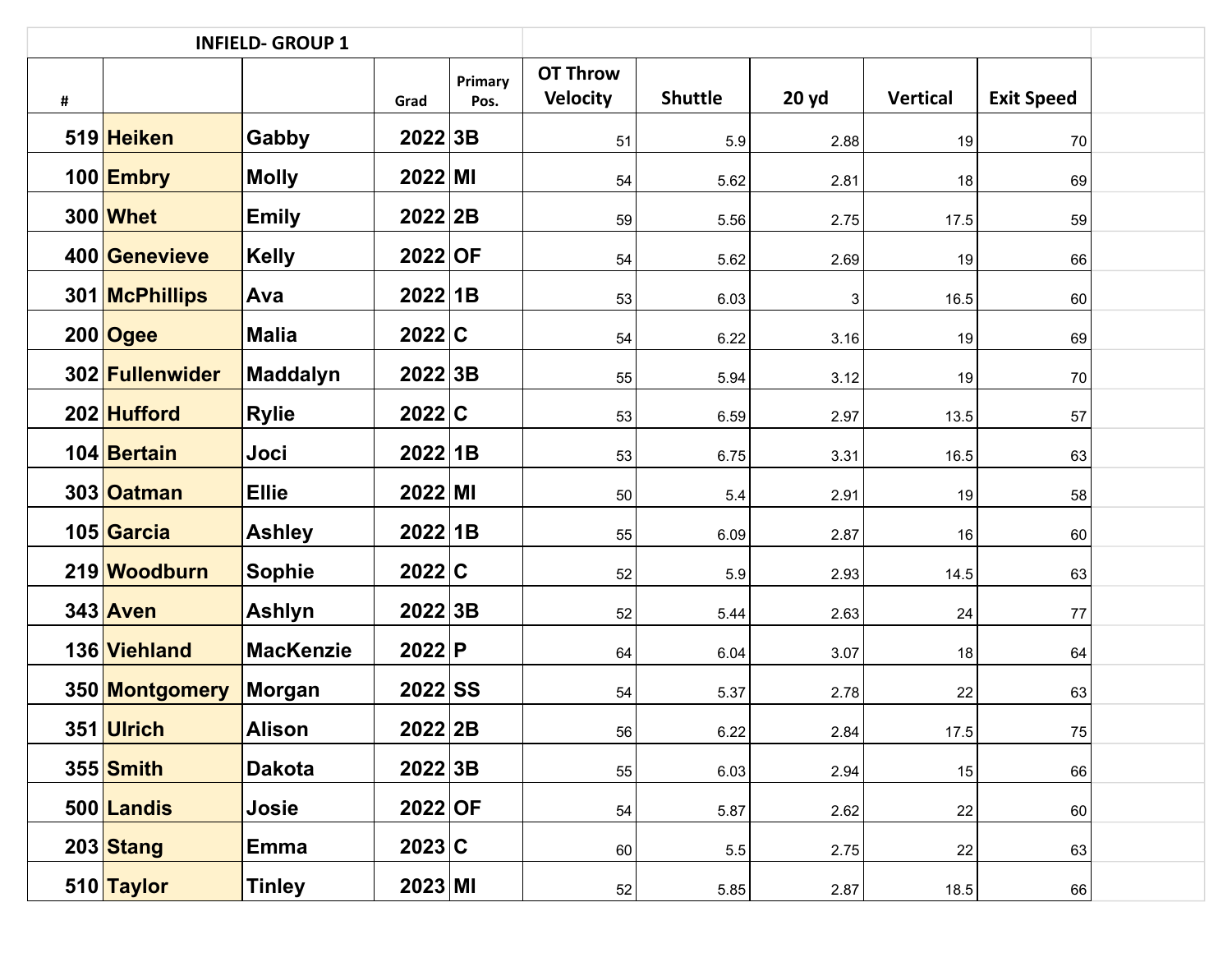|   | 306 Hull         | <b>Emily</b>            | 2023 1B   |                 | 57                                 | 6.03           | 2.91        | 19.5            | 63                |  |
|---|------------------|-------------------------|-----------|-----------------|------------------------------------|----------------|-------------|-----------------|-------------------|--|
|   | 204 Woodfill     | <b>Abigail</b>          | 2023 3B   |                 | 57                                 | 6.09           | 2.94        | 18              | 70                |  |
|   | $307$ Fox        | <b>Sadie</b>            | 2023 2B   |                 | 58                                 | 6.06           | 2.81        | 16              | 70                |  |
|   | 206 Thurman      | <b>Ashley</b>           | 2023 C    |                 | 57                                 | 5.62           | 3           | 18              | 70                |  |
|   | 108 Thurman      | <b>Emily</b>            | 2023 P    |                 | 53                                 | 5.96           | 2.9         | 18              | 63                |  |
|   | 308 Hopkins      | <b>Mariah</b>           | $2023$ SS |                 | 58                                 | 5.48           | 2.59        | 18              | 72                |  |
|   | 110 Davies       | <b>Olivia</b>           | 2023 P    |                 | 54                                 | 6.03           | 2.94        | 14.5            | 63                |  |
|   | 207 Keaveny      | <b>Alexis</b>           | 2023 3B   |                 |                                    |                | 2.71        | 22              |                   |  |
|   |                  |                         |           |                 | 54                                 | 5.59           |             |                 | 60                |  |
|   | 111 Jardin       | Anna                    | 2023 P    |                 | 57                                 | 5.75           | 2.96        | 21.5            | 67                |  |
|   | 208 Quillin      | <b>Liberty</b>          | 2023 C    |                 | 62                                 | 6.25           | 3.16        | 14.5            | 64                |  |
|   | <b>309 Mills</b> | <b>Payton</b>           | 2023 3B   |                 | 59                                 | 5.38           | 3.06        | 19              | 67                |  |
|   | 310 Engelke      | <b>Brooke</b>           | 2023 1B   |                 | 49                                 | 5.69           | 2.81        | 24              | 62                |  |
|   | 311 Maykut       | <b>Sofia</b>            | $2023$ MI |                 | 58                                 | 5.44           | 2.81        | 19.5            | 65                |  |
|   | 528 Santer       | <b>Neina</b>            |           | 2022 3B/C       | 58                                 | 5.82           | 2.97        | 17              | 65                |  |
|   |                  | <b>INFIELD- GROUP 2</b> |           |                 |                                    |                |             |                 |                   |  |
| # |                  |                         | Grad      | Primary<br>Pos. | <b>OT Throw</b><br><b>Velocity</b> | <b>Shuttle</b> | 20 yd       | <b>Vertical</b> | <b>Exit Speed</b> |  |
|   | 312 Cantrell     | <b>Tsehay</b>           | 2023 SS   |                 | 51                                 | 5.81           | 2.57        | 23              | 62                |  |
|   | 313 Austin       | <b>Ellie</b>            | 2023 3B   |                 | 56                                 | 5.94           | 2.59        | 19.5            | 69                |  |
|   | 148 Kelley       | Lexxus                  | 2023 P    |                 | 52                                 | 6.29           | 2.88        | 19.5            | 62                |  |
|   |                  |                         |           |                 |                                    |                |             |                 |                   |  |
|   | 314 Walker       | <b>Madison</b>          | 2023 3B   |                 | 55                                 | 5.91           | 2.91        | 18.5            | 60                |  |
|   | $118$ Brill      | <b>Tyler</b>            | 2023 3B   |                 | 52                                 | 6.28           | 2.81        | 21              | 66                |  |
|   | 401 Powers       | Rachel                  | 2023 LF   |                 | 55                                 | 6.28           | $\mathbf 3$ | 17.5            | 60                |  |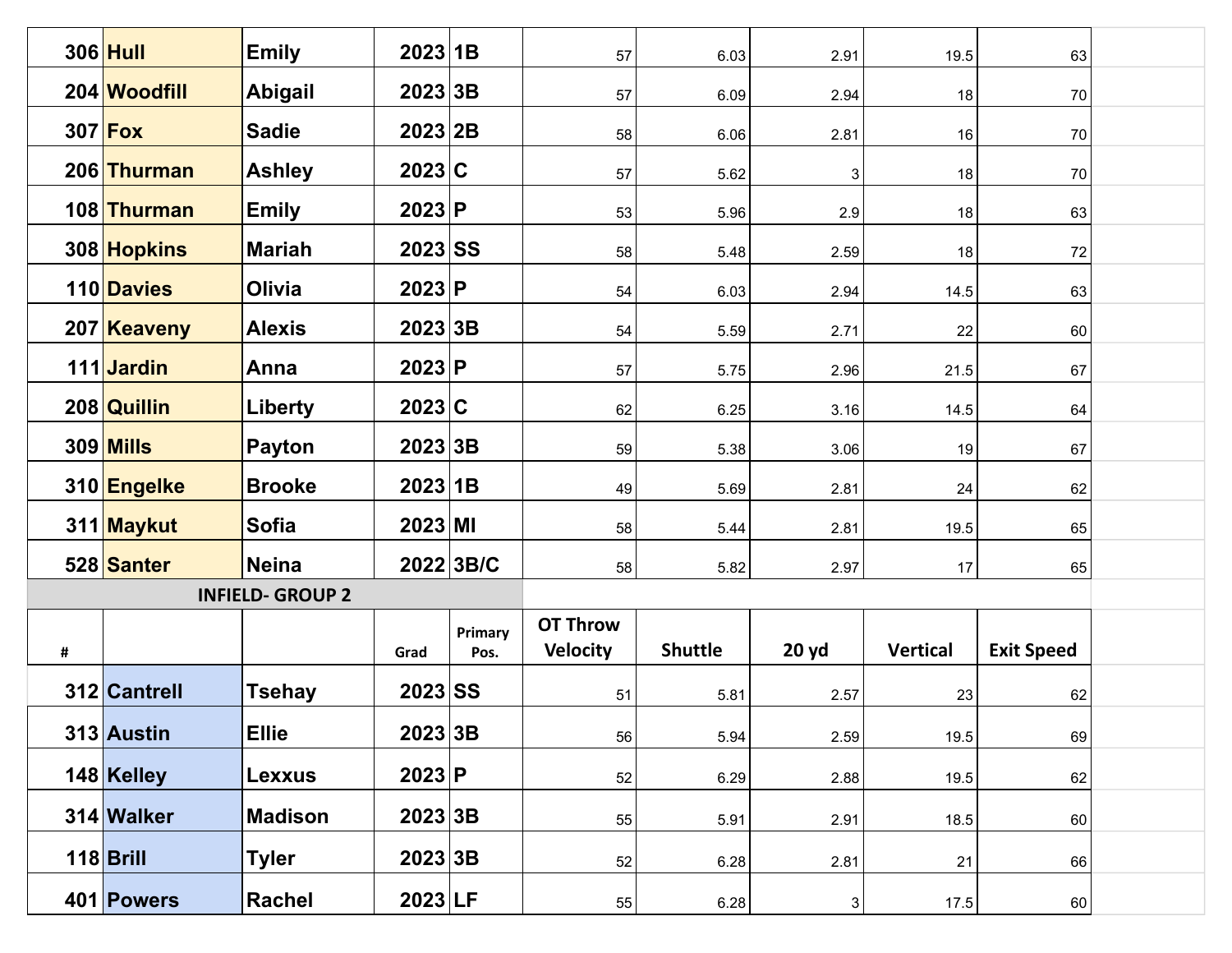| 211 Uribe      | <b>Noemi</b>    | 2023 C       | 59 | 5.91    | 3    | 17   | 73     |  |
|----------------|-----------------|--------------|----|---------|------|------|--------|--|
| 315 Hamman     | <b>Victoria</b> | 2023 1B      | 49 | $6.5\,$ | 2.82 | 16.5 | 61     |  |
| 316 Campanella | Amanda          | $2023$ SS    | 58 | 6       | 2.78 | 19.5 | 68     |  |
| 344 Shaedel    | <b>Maddie</b>   | 2023 1B      | 56 | 6.5     | 2.81 | 18.5 | 72     |  |
| 345 Bauer      | <b>Chloe</b>    | 2023 2B      | 50 | 6.43    | 2.72 | 16.5 | 57     |  |
| 223 Squire     | Danyka          | 2023 C       | 52 | 5.88    | 2.88 | 17   | 61     |  |
| 349 Watson     | <b>Marica</b>   | 2023 2B      | 54 | 6.03    | 2.9  | 14   | 60     |  |
| 352 Antle      | <b>Lexiss</b>   | 2023 2B      | 51 | 6.06    | 2.81 | 22   | 61     |  |
| 502 Kelley     | <b>Tatum</b>    | 2023 3B      | 53 | 5.78    | 2.88 | 22   | 64     |  |
| 503 Nelson     | <b>Emma</b>     | 2023 1B      | 57 | 6.12    | 2.88 | 19   | 65     |  |
| 504 Galvan     | <b>Frankie</b>  | 2023 3B      | 53 | 5.69    | 2.85 | 24   | 69     |  |
| 506 Whitlow    | <b>Maizy</b>    | 2023 1B      | 47 | 6.15    | 3.09 | 22   | 70     |  |
| 509 Jurischk   | <b>Ryan</b>     | 2023 1B      | 58 | 5.87    | 2.82 | 16.5 | 71     |  |
| 511 White      | <b>Chase</b>    | 2023 1B      | 56 | 6.22    | 2.82 | 20   | 60     |  |
| $515$  Ingram  | <b>Briley</b>   | 2023 P       | 50 | 6.15    | 3    | 19.5 | 67     |  |
| 520 Pistole    | <b>Glory</b>    | 2024 INF     | 55 | 5.68    | 2.87 | 19   | 63     |  |
| 120 Pappas     | Sophie          | $2024 \, M1$ | 54 | 5.66    | 2.75 | 17.5 | $70\,$ |  |
| 317 Milne      | Kyla            | 2024 3B      | 50 | 6.07    | 2.78 | 18.5 | 59     |  |
| 318 Engels     | Kailyn          | 2024 3B      | 59 | 6.03    | 2.97 | 16.5 | 68     |  |
| 212 Heuberger  | <b>Alexis</b>   | 2024 C       | 55 | 6.15    | 2.9  | 17.5 | 59     |  |
| 403 Weiler     | Kira            | $2024$ OF    | 41 | 6.18    | 2.88 | 16   | 52     |  |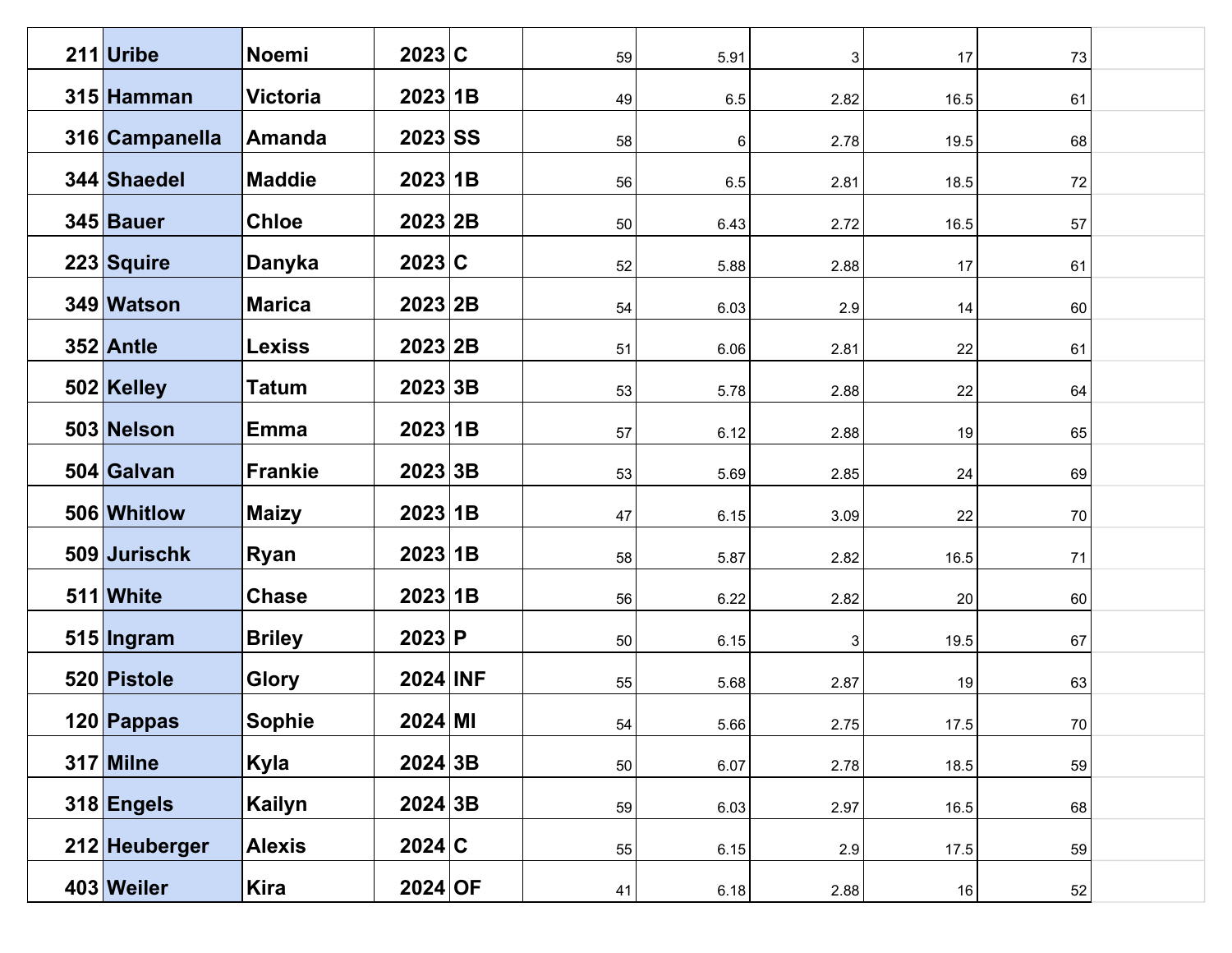|   | 213 McDonald           | <b>Drew</b>             | 2024 C    |                 | 52                                 | 6.09           | 3     | 19              | 63                |  |
|---|------------------------|-------------------------|-----------|-----------------|------------------------------------|----------------|-------|-----------------|-------------------|--|
|   | 319 Huttman            | <b>Connie</b>           | 2024 2B   |                 | 54                                 | 5.75           | 2.78  | 22              | 60                |  |
|   | 320 Justice            | <b>Kathina</b>          | $2024$ SS |                 | 61                                 | 5.53           | 2.69  | 20.5            | 60                |  |
|   | 321 Helms              | Kora                    | 2024 1B   |                 | 49                                 | 6.28           | 3.06  | 21              | 58                |  |
|   | 322 Melena             | Summer                  | 2024 3B   |                 | 56                                 | 5.79           | 2.85  | 18.5            | 68                |  |
|   | 122 Ledendecker Nicole |                         | $2024$ OF |                 | 55                                 | 5.72           | 2.78  | 20.5            | 65                |  |
|   | 214 Hattori            | <b>Serena</b>           | 2024 OF   |                 | 59                                 | 5.66           | 2.53  | 24              | 70                |  |
|   | 333 Gabel              | <b>Gracie</b>           | $2024$ SS |                 | 57                                 | 5.78           | 2.85  | 21              | 61                |  |
|   | 334 Hughes             | <b>Chloe</b>            | $2024$ SS |                 | 63                                 | 5.66           | 2.66  | 23.5            | 71                |  |
|   | 335 Foust              | <b>Emily</b>            | 2024 2B   |                 | 48                                 | 6.34           | 3.06  | 15.5            | 60                |  |
|   | 336 Meyers             | <b>Addy</b>             | 2024 3B   |                 | 46                                 | 5.94           | 2.87  | 20              | 67                |  |
|   | 209 Athanas            | Grace                   | 2023 1B   |                 | 55                                 | 6              | 2.84  | 14.5            | 72                |  |
|   |                        | <b>INFIELD- GROUP 3</b> |           |                 |                                    |                |       |                 |                   |  |
| # |                        |                         | Grad      | Primary<br>Pos. | <b>OT Throw</b><br><b>Velocity</b> | <b>Shuttle</b> | 20 yd | <b>Vertical</b> | <b>Exit Speed</b> |  |
|   |                        |                         |           |                 |                                    |                |       |                 |                   |  |
|   | 522 McCleary           | <b>Bella</b>            | 2024 1B   |                 | 52                                 | 5.88           | 2.78  | 22              | 65                |  |
|   | 337 Crabtree           | Jenna                   | $2024$ SS |                 | 50                                 | 5.75           | 2.87  | 14              | 60                |  |
|   | 338 Noonkester         | Layni                   | $2024$ SS |                 | 61                                 | 5.62           | 2.9   | 22              | 67                |  |
|   | 339 Olsen              | <b>Savannah</b>         | $2024$ SS |                 | 59                                 | 5.47           | 2.81  | 20              | 66                |  |
|   | 340 Schwab             | Payton                  | 2024 2B   |                 | 53                                 | $5.5\,$        | 2.93  | 24              | 68                |  |
|   | $221$ Westby           | <b>Aspynn</b>           | 2024 C    |                 | 56                                 | 5.97           | 3.16  | 21              | 69                |  |
|   |                        |                         |           |                 |                                    |                |       |                 |                   |  |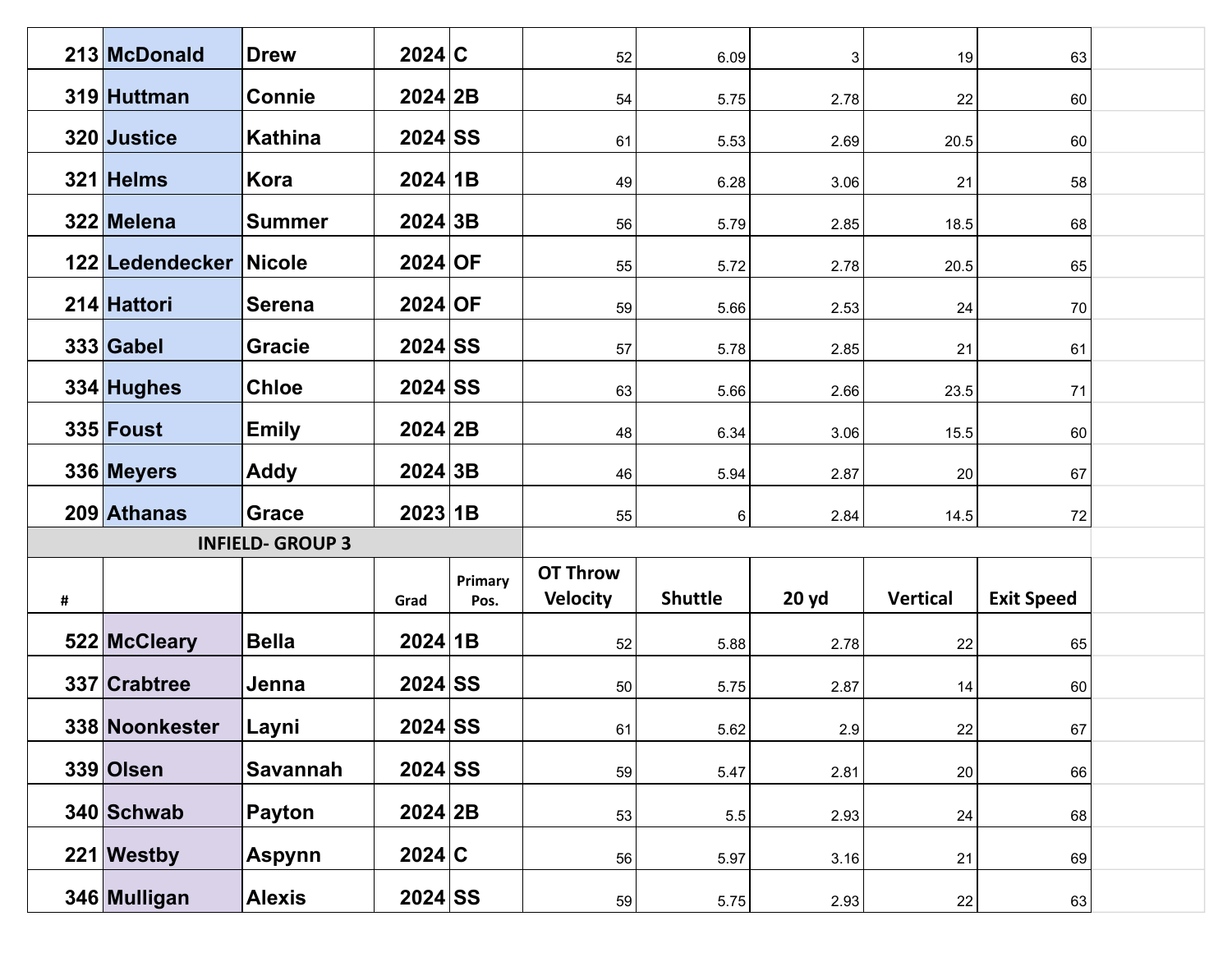| 222 Stanton           | <b>Taylor</b>    | 2024 C    |              | 49 | 6.41 | 3.12 | 16   | 64 |  |
|-----------------------|------------------|-----------|--------------|----|------|------|------|----|--|
| 147 Maxwell           | Anna             | 2024 P    |              | 49 | 6.44 | 3.19 | 19.5 | 67 |  |
| 226 Jansen            | <b>Elayna</b>    | 2024 C    |              | 55 | 6.85 | 3.44 | 18   | 73 |  |
| 228 Moore             | Zoe              | 2024 C    |              | 47 | 6.1  | 3    | 17.5 | 63 |  |
| 141 Rasmussen         | Regan            | 2024 P    |              | 46 | 6.03 | 3.07 | 16.5 | 64 |  |
| 353 Reyes- Mims Carly |                  | $2024$ SS |              | 51 | 5.75 | 2.87 | 24   | 61 |  |
| 145 Curtis            | <b>McKenna</b>   | 2024 P    |              | 51 | 5.41 | 2.69 | 21.5 | 62 |  |
| 354 Purdom            | <b>Rylee</b>     | $2024$ UT |              | 55 | 5.94 | 2.95 | 19.5 | 66 |  |
| $215$ Wood            | Leigha           | 2025 C    |              | 57 | 5.75 | 2.94 | 19.5 | 65 |  |
| 216 Whetten           | <b>Rachel</b>    | 2025 C    |              | 55 | 5.94 | 3.32 | 16   | 56 |  |
| 124 Estabrook         | <b>Hayden</b>    | 2025 1B   |              | 44 | 5.88 | 3.53 | 18   | 48 |  |
| $125$ Wurst           | <b>Millicent</b> | 2025 P    |              | 52 | 5.97 | 3.22 | 18   | 65 |  |
| 126 Browning          | <b>Kaidence</b>  | $2025$ OF |              | 52 | 5.59 | 2.83 | 22   | 57 |  |
| 128 Pebley            | <b>Hailey</b>    | 2025 P    |              | 53 | 5.78 | 3.07 | 17.5 | 63 |  |
| 129 Gordon            | <b>Scarlett</b>  | 2025 P    |              | 52 | 6.03 | 3    | 17   | 69 |  |
| $130$ Ogee            | <b>Aubrey</b>    | 2025 P    |              | 55 | 6.1  | 2.91 | 20   | 67 |  |
| 341 Glivinski         | <b>Greyson</b>   | $2025$ SS |              | 59 | 6.06 | 2.5  | 22   | 64 |  |
| 217 Hutchinson        | Ryan             | 2025 C    |              | 53 | 5.47 | 2.72 | 22   | 58 |  |
| 218 Crowther          | Alesha           | 2025 C    |              | 51 | 6.18 | 3.06 | 23.5 | 50 |  |
| $131$ Boals           | <b>Tatumn</b>    |           | $2025$ SS/3B | 50 | 5.47 | 2.75 | 24   | 62 |  |